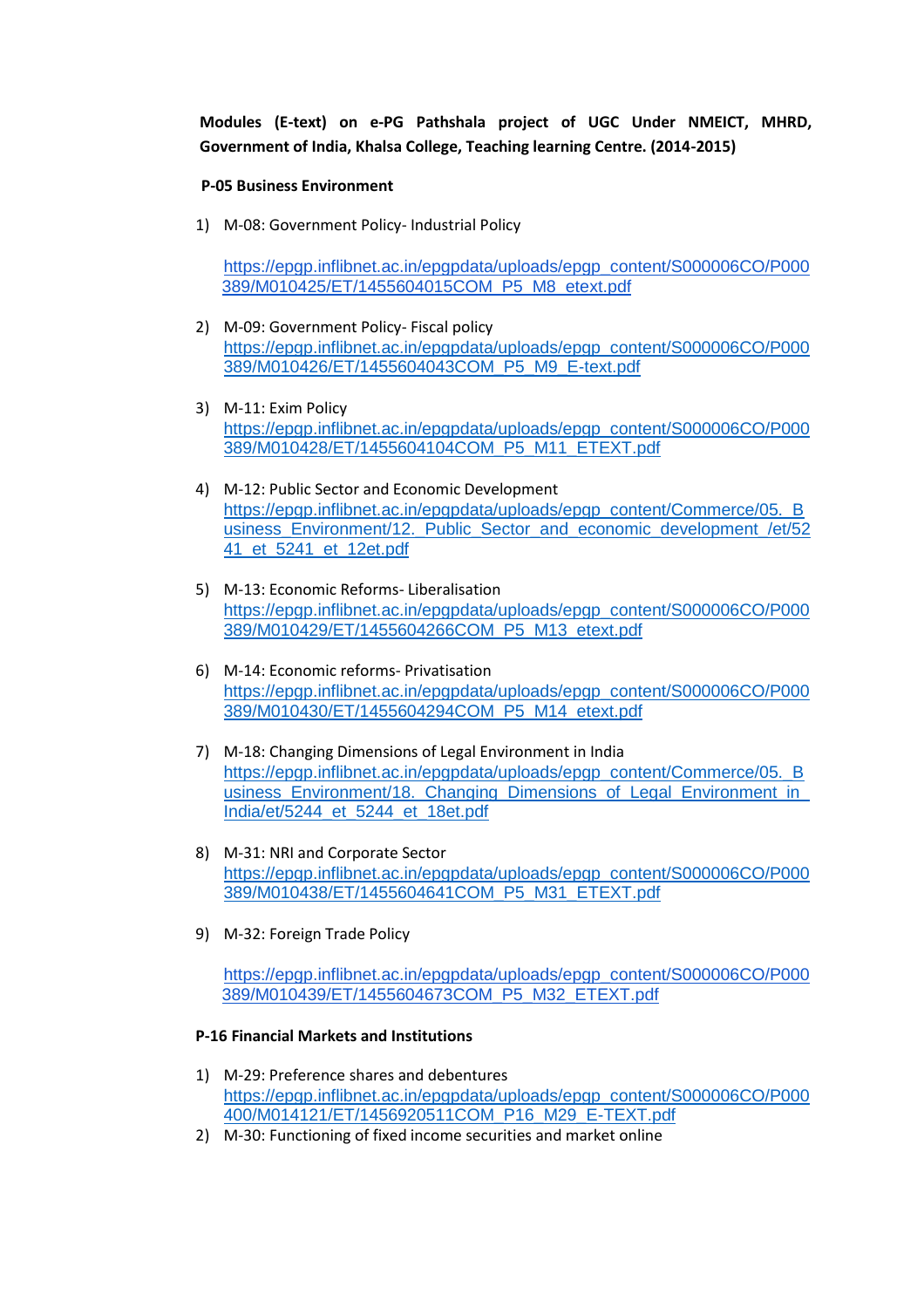[https://epgp.inflibnet.ac.in/epgpdata/uploads/epgp\\_content/Commerce/16.\\_Fi](https://epgp.inflibnet.ac.in/epgpdata/uploads/epgp_content/Commerce/16._Financial_Markets_and_Institutions/30._Functioning_of_fixed_income_securities_market-online/et/7756_et_ET.pdf) [nancial\\_Markets\\_and\\_Institutions/30.\\_Functioning\\_of\\_fixed\\_income\\_securitie](https://epgp.inflibnet.ac.in/epgpdata/uploads/epgp_content/Commerce/16._Financial_Markets_and_Institutions/30._Functioning_of_fixed_income_securities_market-online/et/7756_et_ET.pdf) [s\\_market-online/et/7756\\_et\\_ET.pdf](https://epgp.inflibnet.ac.in/epgpdata/uploads/epgp_content/Commerce/16._Financial_Markets_and_Institutions/30._Functioning_of_fixed_income_securities_market-online/et/7756_et_ET.pdf)

## **P-14 Security Analysis and Portfolio Management**

- 1) M-01: Basics of investment: nature and scope [https://epgp.inflibnet.ac.in/epgpdata/uploads/epgp\\_content/S000006CO/P000](https://epgp.inflibnet.ac.in/epgpdata/uploads/epgp_content/S000006CO/P000398/M010467/ET/1455606425COM_P14_M1_ETEXT.pdf) [398/M010467/ET/1455606425COM\\_P14\\_M1\\_ETEXT.pdf](https://epgp.inflibnet.ac.in/epgpdata/uploads/epgp_content/S000006CO/P000398/M010467/ET/1455606425COM_P14_M1_ETEXT.pdf)
- 2) M-02: Approach to investment analysis [https://epgp.inflibnet.ac.in/epgpdata/uploads/epgp\\_content/S000006CO/P000](https://epgp.inflibnet.ac.in/epgpdata/uploads/epgp_content/S000006CO/P000398/M010468/ET/1455606451COM_P14_M2_ETEXT.pdf) [398/M010468/ET/1455606451COM\\_P14\\_M2\\_ETEXT.pdf](https://epgp.inflibnet.ac.in/epgpdata/uploads/epgp_content/S000006CO/P000398/M010468/ET/1455606451COM_P14_M2_ETEXT.pdf)
- 3) M-03: Concept of risk and return [https://epgp.inflibnet.ac.in/epgpdata/uploads/epgp\\_content/S000006CO/P000](https://epgp.inflibnet.ac.in/epgpdata/uploads/epgp_content/S000006CO/P000398/M010469/ET/1455606980COM_P14_M3_ETEXT.pdf) [398/M010469/ET/1455606980COM\\_P14\\_M3\\_ETEXT.pdf](https://epgp.inflibnet.ac.in/epgpdata/uploads/epgp_content/S000006CO/P000398/M010469/ET/1455606980COM_P14_M3_ETEXT.pdf)
- 4) M-04: Financial assets [https://epgp.inflibnet.ac.in/epgpdata/uploads/epgp\\_content/S000006CO/P000](https://epgp.inflibnet.ac.in/epgpdata/uploads/epgp_content/S000006CO/P000398/M010470/ET/1455607007COM_P14_M4_ETEXT.pdf) [398/M010470/ET/1455607007COM\\_P14\\_M4\\_ETEXT.pdf](https://epgp.inflibnet.ac.in/epgpdata/uploads/epgp_content/S000006CO/P000398/M010470/ET/1455607007COM_P14_M4_ETEXT.pdf)
- 5) M-11: Role and types of brokers in secondary market [https://epgp.inflibnet.ac.in/epgpdata/uploads/epgp\\_content/Commerce/14.\\_S](https://epgp.inflibnet.ac.in/epgpdata/uploads/epgp_content/Commerce/14._Security_Analysis_and_Portfolio_Management/11._Role_and_types_of_stock_broker/et/7720_et_ET.pdf) ecurity Analysis and Portfolio Management/11. Role and types of stock [broker/et/7720\\_et\\_ET.pdf](https://epgp.inflibnet.ac.in/epgpdata/uploads/epgp_content/Commerce/14._Security_Analysis_and_Portfolio_Management/11._Role_and_types_of_stock_broker/et/7720_et_ET.pdf)
- 6) M-12: Trading mechanism in secondary market [https://epgp.inflibnet.ac.in/epgpdata/uploads/epgp\\_content/S000006CO/P000](https://epgp.inflibnet.ac.in/epgpdata/uploads/epgp_content/S000006CO/P000398/M010477/ET/1455607257COM_P14_M12_etext.pdf) [398/M010477/ET/1455607257COM\\_P14\\_M12\\_etext.pdf](https://epgp.inflibnet.ac.in/epgpdata/uploads/epgp_content/S000006CO/P000398/M010477/ET/1455607257COM_P14_M12_etext.pdf)
- 7) M-13: Listing of securities in secondary market [https://epgp.inflibnet.ac.in/epgpdata/uploads/epgp\\_content/S000006CO/P000](https://epgp.inflibnet.ac.in/epgpdata/uploads/epgp_content/S000006CO/P000398/M010478/ET/1455607289COM_P14_M13_etext.pdf) [398/M010478/ET/1455607289COM\\_P14\\_M13\\_etext.pdf](https://epgp.inflibnet.ac.in/epgpdata/uploads/epgp_content/S000006CO/P000398/M010478/ET/1455607289COM_P14_M13_etext.pdf)
- 8) M-15: Valuation of securities: Bonds and Debentures [https://epgp.inflibnet.ac.in/epgpdata/uploads/epgp\\_content/S000006CO/P000](https://epgp.inflibnet.ac.in/epgpdata/uploads/epgp_content/S000006CO/P000398/M010480/ET/1455607372COM_P14_M15_ETEXT.pdf) [398/M010480/ET/1455607372COM\\_P14\\_M15\\_ETEXT.pdf](https://epgp.inflibnet.ac.in/epgpdata/uploads/epgp_content/S000006CO/P000398/M010480/ET/1455607372COM_P14_M15_ETEXT.pdf)
- 9) M-16: Valuation of securities: Preference shares [https://epgp.inflibnet.ac.in/epgpdata/uploads/epgp\\_content/S000006CO/P000](https://epgp.inflibnet.ac.in/epgpdata/uploads/epgp_content/S000006CO/P000398/M010481/ET/1455607405COM_P14_M16_ETEXT.pdf) [398/M010481/ET/1455607405COM\\_P14\\_M16\\_ETEXT.pdf](https://epgp.inflibnet.ac.in/epgpdata/uploads/epgp_content/S000006CO/P000398/M010481/ET/1455607405COM_P14_M16_ETEXT.pdf)
- 10) M-18: Fundamental analysis [https://epgp.inflibnet.ac.in/epgpdata/uploads/epgp\\_content/S000006CO/P000](https://epgp.inflibnet.ac.in/epgpdata/uploads/epgp_content/S000006CO/P000398/M010482/ET/1455607462COM_P14_M18_etext.pdf) [398/M010482/ET/1455607462COM\\_P14\\_M18\\_etext.pdf](https://epgp.inflibnet.ac.in/epgpdata/uploads/epgp_content/S000006CO/P000398/M010482/ET/1455607462COM_P14_M18_etext.pdf)
- 11) M-19: Economic analysis [https://epgp.inflibnet.ac.in/epgpdata/uploads/epgp\\_content/S000006CO/P000](https://epgp.inflibnet.ac.in/epgpdata/uploads/epgp_content/S000006CO/P000398/M010483/ET/1455607491COM_P14_M19_etext.pdf) [398/M010483/ET/1455607491COM\\_P14\\_M19\\_etext.pdf](https://epgp.inflibnet.ac.in/epgpdata/uploads/epgp_content/S000006CO/P000398/M010483/ET/1455607491COM_P14_M19_etext.pdf)
- 12) M-20: Industry analysis